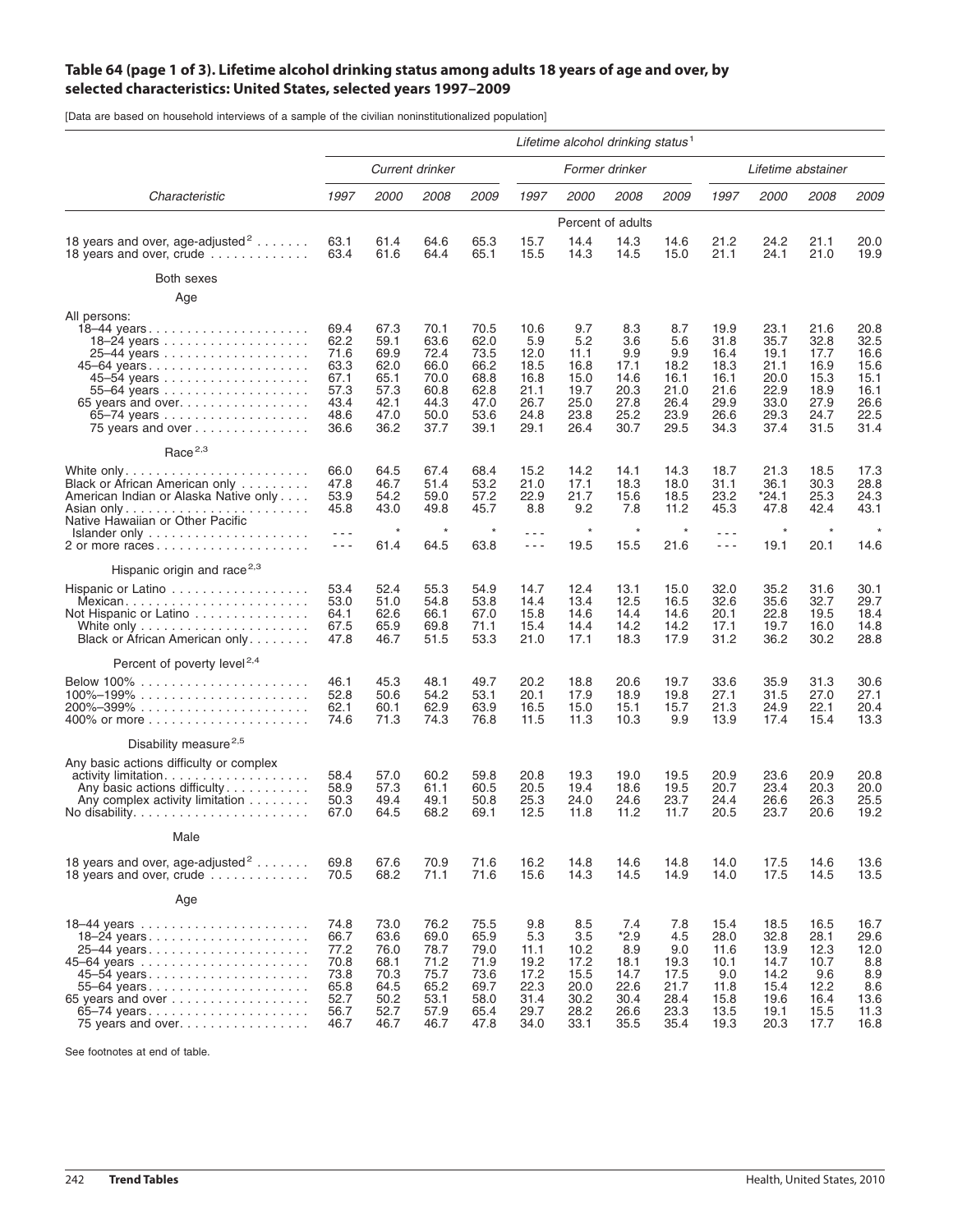## Table 64 (page 2 of 3). Lifetime alcohol drinking status among adults 18 years of age and over, by **selected characteristics: United States, selected years 1997–2009**

[Data are based on household interviews of a sample of the civilian noninstitutionalized population]

|                                                                                                                                                                                                         | Lifetime alcohol drinking status <sup>1</sup>                        |                                                                      |                                                                      |                                                                      |                                                                     |                                                                     |                                                                    |                                                                    |                                                                      |                                                                      |                                                                      |                                                                      |
|---------------------------------------------------------------------------------------------------------------------------------------------------------------------------------------------------------|----------------------------------------------------------------------|----------------------------------------------------------------------|----------------------------------------------------------------------|----------------------------------------------------------------------|---------------------------------------------------------------------|---------------------------------------------------------------------|--------------------------------------------------------------------|--------------------------------------------------------------------|----------------------------------------------------------------------|----------------------------------------------------------------------|----------------------------------------------------------------------|----------------------------------------------------------------------|
|                                                                                                                                                                                                         | Current drinker                                                      |                                                                      |                                                                      | Former drinker                                                       |                                                                     |                                                                     |                                                                    | Lifetime abstainer                                                 |                                                                      |                                                                      |                                                                      |                                                                      |
| Characteristic                                                                                                                                                                                          | 1997                                                                 | <i>2000</i>                                                          | 2008                                                                 | 2009                                                                 | 1997                                                                | <i>2000</i>                                                         | 2008                                                               | 2009                                                               | 1997                                                                 | 2000                                                                 | <i>2008</i>                                                          | 2009                                                                 |
| Race $2,3$                                                                                                                                                                                              |                                                                      |                                                                      |                                                                      |                                                                      |                                                                     |                                                                     | Percent of adults                                                  |                                                                    |                                                                      |                                                                      |                                                                      |                                                                      |
| Black or African American only<br>American Indian or Alaska Native only<br>Asian only<br>Native Hawaiian or Other Pacific                                                                               | 71.8<br>56.9<br>66.1<br>60.2                                         | 69.7<br>56.2<br>62.4<br>55.9                                         | 72.7<br>61.3<br>62.5<br>62.1                                         | 74.0<br>60.2<br>64.9<br>58.2                                         | 15.8<br>22.6<br>*17.8<br>10.1                                       | 14.7<br>17.2<br>*23.3<br>10.3                                       | 14.3<br>18.5<br>21.7<br>10.1                                       | 14.5<br>18.0<br>21.8<br>12.8                                       | 12.4<br>20.5<br>*16.1<br>29.8                                        | 15.7<br>26.6<br>33.8<br>$\star$                                      | 13.0<br>20.2<br>*15.8<br>27.8                                        | 11.5<br>21.8<br>*13.3<br>29.0                                        |
| $Islander only \ldots \ldots \ldots \ldots \ldots$<br>2 or more races                                                                                                                                   | $- - -$<br>- - -                                                     | $\star$<br>70.5                                                      | $\star$<br>65.6                                                      | 74.2                                                                 | $  -$<br>$\sim$ $\sim$ $\sim$                                       | $*19.4$                                                             | $\star$<br>$*17.3$                                                 | $*14.0$                                                            | - - -<br>$\sim$ $\sim$ $\sim$                                        | $*10.1$                                                              | $*17.1$                                                              | *11.9                                                                |
| Hispanic origin and race <sup>2,3</sup>                                                                                                                                                                 |                                                                      |                                                                      |                                                                      |                                                                      |                                                                     |                                                                     |                                                                    |                                                                    |                                                                      |                                                                      |                                                                      |                                                                      |
| Hispanic or Latino<br>Mexican<br>Not Hispanic or Latino<br>White only $\ldots \ldots \ldots \ldots \ldots \ldots$<br>Black or African American only                                                     | 64.6<br>66.9<br>70.2<br>72.7<br>57.1                                 | 63.8<br>64.5<br>68.2<br>70.4<br>56.4                                 | 67.6<br>67.3<br>71.4<br>73.8<br>61.2                                 | 65.7<br>65.6<br>72.5<br>75.5<br>60.5                                 | 17.5<br>17.3<br>16.2<br>15.7<br>22.3                                | 14.2<br>15.1<br>14.9<br>14.7<br>17.1                                | 14.8<br>14.2<br>14.5<br>14.2<br>18.5                               | 16.9<br>17.7<br>14.6<br>14.3<br>17.8                               | 17.9<br>15.9<br>13.6<br>11.6<br>20.5                                 | 22.0<br>20.5<br>16.9<br>14.9<br>26.5                                 | 17.6<br>18.5<br>14.1<br>12.0<br>20.3                                 | 17.4<br>16.7<br>12.9<br>10.2<br>21.7                                 |
| Percent of poverty level <sup>2,4</sup>                                                                                                                                                                 |                                                                      |                                                                      |                                                                      |                                                                      |                                                                     |                                                                     |                                                                    |                                                                    |                                                                      |                                                                      |                                                                      |                                                                      |
| $100\% - 199\%$                                                                                                                                                                                         | 57.2<br>60.6<br>68.6<br>78.1                                         | 55.3<br>59.0<br>66.2<br>74.8                                         | 55.7<br>62.5<br>69.0<br>78.6                                         | 58.9<br>59.9<br>68.8<br>81.2                                         | 21.8<br>21.5<br>17.4<br>11.6                                        | 18.7<br>20.2<br>15.5<br>11.2                                        | 22.7<br>19.3<br>15.4<br>10.5                                       | 21.6<br>20.8<br>16.4<br>9.7                                        | 21.1<br>17.9<br>14.0<br>10.3                                         | 26.0<br>20.8<br>18.3<br>14.0                                         | 21.6<br>18.2<br>15.7<br>10.9                                         | 19.5<br>19.3<br>14.8<br>9.2                                          |
| Disability measure <sup>2,5</sup>                                                                                                                                                                       |                                                                      |                                                                      |                                                                      |                                                                      |                                                                     |                                                                     |                                                                    |                                                                    |                                                                      |                                                                      |                                                                      |                                                                      |
| Any basic actions difficulty or complex<br>activity limitation.<br>Any basic actions difficulty<br>Any complex activity limitation<br>No disability. $\ldots \ldots \ldots \ldots \ldots \ldots \ldots$ | 63.8<br>64.5<br>55.8<br>73.3                                         | 62.9<br>63.5<br>52.7<br>70.1                                         | 67.0<br>68.7<br>54.5<br>73.7                                         | 64.6<br>65.5<br>54.4<br>75.0                                         | 22.5<br>22.3<br>27.3<br>12.8                                        | 21.1<br>21.0<br>28.3<br>11.9                                        | 19.5<br>18.7<br>25.5<br>11.3                                       | 20.3<br>20.2<br>24.5<br>11.8                                       | 13.7<br>13.2<br>16.9<br>13.9                                         | 16.0<br>15.5<br>19.0<br>18.1                                         | 13.5<br>12.6<br>20.0<br>14.9                                         | 15.1<br>14.4<br>21.1<br>13.2                                         |
| Female                                                                                                                                                                                                  |                                                                      |                                                                      |                                                                      |                                                                      |                                                                     |                                                                     |                                                                    |                                                                    |                                                                      |                                                                      |                                                                      |                                                                      |
| 18 years and over, age-adjusted <sup>2</sup><br>18 years and over, crude                                                                                                                                | 57.0<br>57.0                                                         | 55.8<br>55.5                                                         | 58.8<br>58.3                                                         | 59.6<br>59.0                                                         | 15.3<br>15.4                                                        | 14.2<br>14.4                                                        | 14.2<br>14.6                                                       | 14.6<br>15.1                                                       | 27.6<br>27.7                                                         | 30.0<br>30.1                                                         | 27.1<br>27.1                                                         | 25.8<br>25.9                                                         |
| Age                                                                                                                                                                                                     |                                                                      |                                                                      |                                                                      |                                                                      |                                                                     |                                                                     |                                                                    |                                                                    |                                                                      |                                                                      |                                                                      |                                                                      |
| 18-24 years<br>25–44 years<br>45-54 years<br>55–64 years<br>65 years and over $\ldots \ldots \ldots \ldots \ldots$<br>65–74 years<br>75 years and over                                                  | 64.2<br>57.7<br>66.1<br>56.2<br>60.7<br>49.4<br>36.6<br>42.0<br>30.2 | 61.7<br>54.6<br>64.0<br>56.4<br>60.1<br>50.7<br>36.2<br>42.3<br>29.8 | 64.1<br>58.3<br>66.2<br>61.2<br>64.7<br>56.7<br>37.6<br>43.3<br>31.8 | 65.5<br>58.1<br>68.1<br>60.8<br>64.3<br>56.5<br>38.5<br>43.4<br>33.2 | 11.5<br>6.6<br>12.9<br>17.9<br>16.4<br>20.0<br>23.2<br>20.9<br>25.9 | 10.7<br>6.8<br>12.0<br>16.5<br>14.5<br>19.5<br>21.2<br>20.2<br>22.3 | 9.2<br>4.3<br>10.9<br>16.2<br>14.6<br>18.2<br>25.8<br>24.1<br>27.6 | 9.7<br>6.6<br>10.8<br>17.2<br>14.7<br>20.4<br>25.0<br>24.5<br>25.5 | 24.3<br>35.7<br>21.0<br>25.9<br>22.9<br>30.5<br>40.2<br>37.1<br>43.8 | 27.5<br>38.5<br>24.1<br>27.2<br>25.4<br>29.8<br>42.5<br>37.5<br>47.9 | 26.7<br>37.4<br>23.0<br>22.6<br>20.7<br>25.1<br>36.6<br>32.7<br>40.6 | 24.8<br>35.3<br>21.1<br>22.0<br>21.0<br>23.1<br>36.5<br>32.1<br>41.3 |
| Race $2,3$                                                                                                                                                                                              |                                                                      |                                                                      |                                                                      |                                                                      |                                                                     |                                                                     |                                                                    |                                                                    |                                                                      |                                                                      |                                                                      |                                                                      |
| Black or African American only<br>American Indian or Alaska Native only<br>Native Hawaiian or Other Pacific                                                                                             | 60.7<br>40.9<br>45.2<br>31.6                                         | 59.8<br>39.5<br>47.0<br>29.3                                         | 62.4<br>43.8<br>54.0<br>38.3                                         | 63.2<br>47.7<br>49.0<br>34.6                                         | 15.0<br>19.9<br>26.1<br>8.1                                         | 14.0<br>17.2<br>*20.3<br>8.0                                        | 14.1<br>18.2<br>$*12.1$<br>5.6                                     | 14.1<br>18.1<br>*17.1<br>9.9                                       | 24.3<br>39.3<br>28.7<br>60.3                                         | 26.2<br>43.3<br>32.7<br>62.7                                         | 23.5<br>38.0<br>33.9<br>56.1                                         | 22.7<br>34.2<br>34.0<br>55.5                                         |
| $Islander only \ldots \ldots \ldots \ldots \ldots$<br>2 or more races                                                                                                                                   | - - -<br>- - -                                                       | 52.5                                                                 | 63.6                                                                 | 54.8                                                                 | $- - -$                                                             | 19.1                                                                | $*13.8$                                                            | 29.4                                                               | $ -$                                                                 | 28.4                                                                 | 22.6                                                                 | 15.7                                                                 |

See footnotes at end of table.